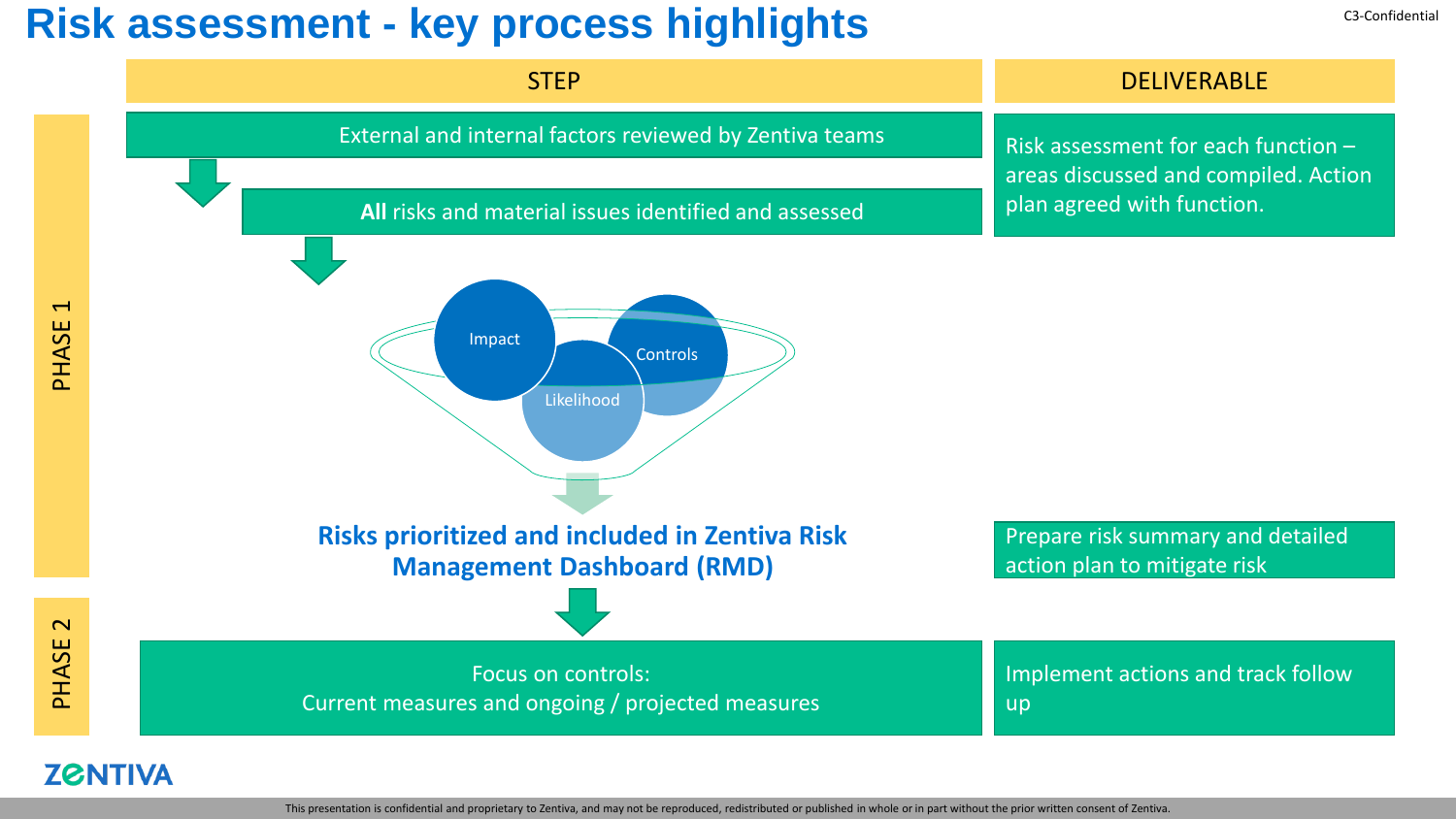## **Risk assessment tool**

| Pre-defined risk evaluation criteria                                                                                                                                                                                                                                                                                                                                                                               | Risks - pre-selected list from Zentiva risks universe was used<br>to facilitate discussions with risk owners,                                                                                                                                                                                                                                                                                                                                                                                                                                                                                                               |  |  |  |  |  |
|--------------------------------------------------------------------------------------------------------------------------------------------------------------------------------------------------------------------------------------------------------------------------------------------------------------------------------------------------------------------------------------------------------------------|-----------------------------------------------------------------------------------------------------------------------------------------------------------------------------------------------------------------------------------------------------------------------------------------------------------------------------------------------------------------------------------------------------------------------------------------------------------------------------------------------------------------------------------------------------------------------------------------------------------------------------|--|--|--|--|--|
| Likelihood<br><b>Control effectiveness</b><br>Impact                                                                                                                                                                                                                                                                                                                                                               | Risk owner is responsible to confirm the key risks                                                                                                                                                                                                                                                                                                                                                                                                                                                                                                                                                                          |  |  |  |  |  |
| Satisfactory<br>Unlikely<br>Impact,<br><b>Severity level</b><br><b>MEuro</b><br>Probably under control but require<br><b>Possible</b><br>closer monitoring or improvement<br><1,5<br><b>Minor</b><br>< 7, 5,<br><b>Likely</b><br><b>Moderate</b><br>>1,5<br>Probably not controlled at the<br>$<15$ ,<br><b>Certain</b><br>appropriate level<br><b>Major</b><br>>7,5<br>$>15$<br><b>Severe</b><br>Not satisfactory | landscape in the area of work, so that he/ she adds/<br>remove risks as appropriate.<br>Likelihood and Impact is assessed, as if no controls in place.<br>Likelihood is generally defined based on failures/risk<br>realization in the past and professional judgement,<br>Impact: main categories - Patient, Business, Reputation;<br>quantification drivers (for ex. potential annualized impact<br>on cash flow, investments, EBITDA etc.) used to compare<br>with risk evaluation criteria<br><b>Controls:</b> identification and preliminary assessment is<br>performed during work shops/interviews with Risk owners. |  |  |  |  |  |

| <b>Risk</b><br>$\blacksquare$ | <b>PROCESS</b> | <b>SUB PROCESS</b> | <b>SPECIFIC RISKS</b><br>पार | <b>Risk</b> | Source of risk (what can<br>applicable to happen externally / internally Business (Financial), Patient); Likelihood Impact<br>Zentiva ? $\blacksquare$ that may lead to this risk? $\blacksquare$ Quantify impacts, if possible $\blacksquare$ | Impacts (Reputational, |  | Overall<br>Assessment of<br>control(s): $\blacksquare$ | <b>Zentiva Control(s)</b><br>addressing a risk _ |
|-------------------------------|----------------|--------------------|------------------------------|-------------|------------------------------------------------------------------------------------------------------------------------------------------------------------------------------------------------------------------------------------------------|------------------------|--|--------------------------------------------------------|--------------------------------------------------|
| 97                            |                |                    |                              |             |                                                                                                                                                                                                                                                |                        |  |                                                        |                                                  |
| 87                            |                |                    |                              |             |                                                                                                                                                                                                                                                |                        |  |                                                        |                                                  |
| tbd                           |                |                    |                              |             |                                                                                                                                                                                                                                                |                        |  |                                                        |                                                  |
| 139                           |                |                    |                              |             |                                                                                                                                                                                                                                                |                        |  |                                                        |                                                  |

#### **ZGNTIVA**

This presentation is confidential and proprietary to Zentiva, and may not be reproduced, redistributed or published in whole or in part without the prior written consent of Zentiva.